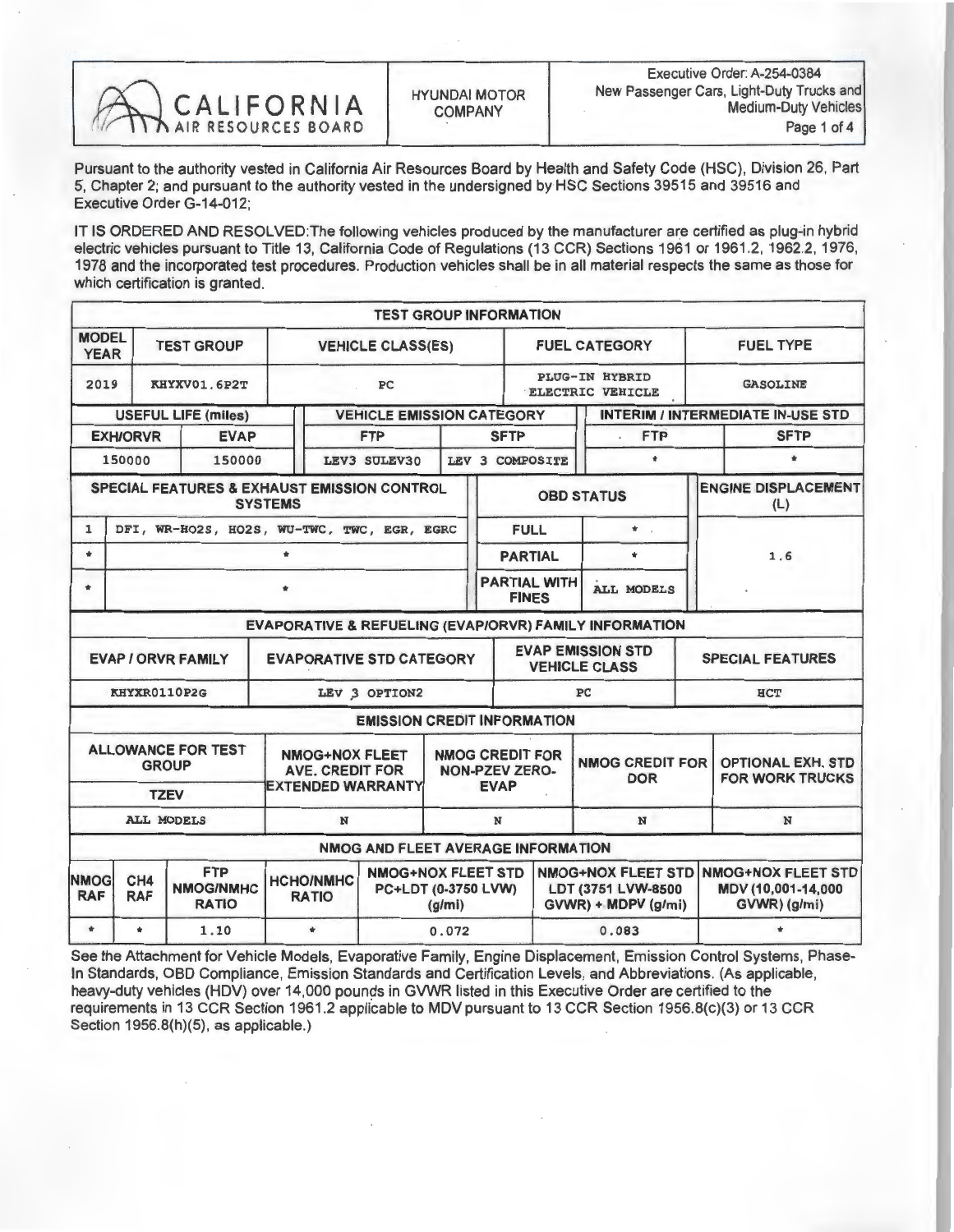CALIFORNIA COMPANY Medium-Duty Vehicles

BE IT FURTHER RESOLVED:<br>The exhaust and evaporative emission standards and the certification emission levels for the listed vehicles are as The exhaust and evaporative emission standards and the certification emission levels for the listed vehicles are as listed on the Attachment. Compliance with the 50 Fahrenheit testing requirement may have been met based on the manufacturer's submitted compliance plan in lieu of testing. Any debit in the manufacturer's fleet average compliance<br>requirement for NMOG+NOx or Vehicle Equivalent Credit (13 CCR Sections 1961.2(b)(1), 1961.2(b)(3), or 1961.2(c)(3), and the incorporated test procedures, as applicable), or Greenhouse Gas Emissions (13 CCR Section 1961.2( $C_1$ ), and the incorporated test procedures, as applicable), or Greenhouse Gas Emissions (13 CCR SECTION) or MDV or GR 1961.3, or 17 CCR Section 95663, and the incorporated test procedures, as applicable), for PC, LDT, MDPV or MDV shall be equalized as required.

BE IT FURTHER RESOLVED:<br>For the listed vehicle models, the manufacturer has attested to compliance with Title 13, California Code of Regulations, (13 CCR) Sections 1965 [emission control labels], 1968.2 [on-board diagnostic, full or partial compliance]. Regulations, (13 CCR) Sections 1965 [emission control labels], 1968.2 [on-board diagnostic, full or partial compliance], 2035 et seq. [emission control warranty], 2235 [fuel tank fill pipes and openings] (gasoline and alcohol fueled vehicles only), and "High-Altitude Requirements" and "Inspection and Maintenance Emission Standards" (California 2015 and Subsequent Model Criteria Pollutant Exhaust Emission Standards and Test Procedures and 2017 and Subsequent Model Greenhouse Gas Exhaust Emission Standards and Test Procedures for PC, LDT and MDV).

BE IT FURTHER RESOLVED:<br>The listed vehicle models are conditionally certified in accordance with 13 CCR Section 1968.2(k) (deficiency and fines The listed vehicle models are conditionally certified in accordance with 13 CCR Section 1968.2(k) (deficiency and finese  $\epsilon$ provisions for certification of malfunction and diagnostic system) because the on-board diagnostic II (OBD) system of the listed vehicle models has been determined to have three deficiencies. The listed vehicle models are approved subject to the manufacturer paying a fine of \$25 per vehicle for the third deficiency for each vehicle in the listed test group that is produced and delivered for sale in California.

On a quarterly basis, the manufacturer shall submit to the Air Resources Board reports of the number of vehicles produced and delivered for sale in California and pay the full fine owed for that quarter pursuant to this conditional certification. Payment shall be made payable to the State Treasurer for deposit in the Air Pollution Control Fund no<br>later than thirty (30) days after the end of each calendar quarter during the 2019 model-year production to pay the quarterly fine, in full, in the time provided, may be cause for the Executive Officer to rescind this conditional o pay the quarterly fine, in full, in the time provided, may be cause for the Executive Officer to rescind this conditional certification, effective from the start of the quarter in question, in which case all vehicles covered under this conditional certification for that quarter and all future quarters would be deemed uncertified and subject to a civil penalty of up to \$37,500 per violation per vehicle pursuant to HSC Section 43154.

Vehicles certified under this Executive Order shall conform to all applicable California emission regulations.

The Bureau of Automotive Repair will be notified by copy of this Executive Order.

Executed at El Monte, California on this 2018.

Annette Hebert, Chief Emissions Compliance, Automotive Regulations and Science Division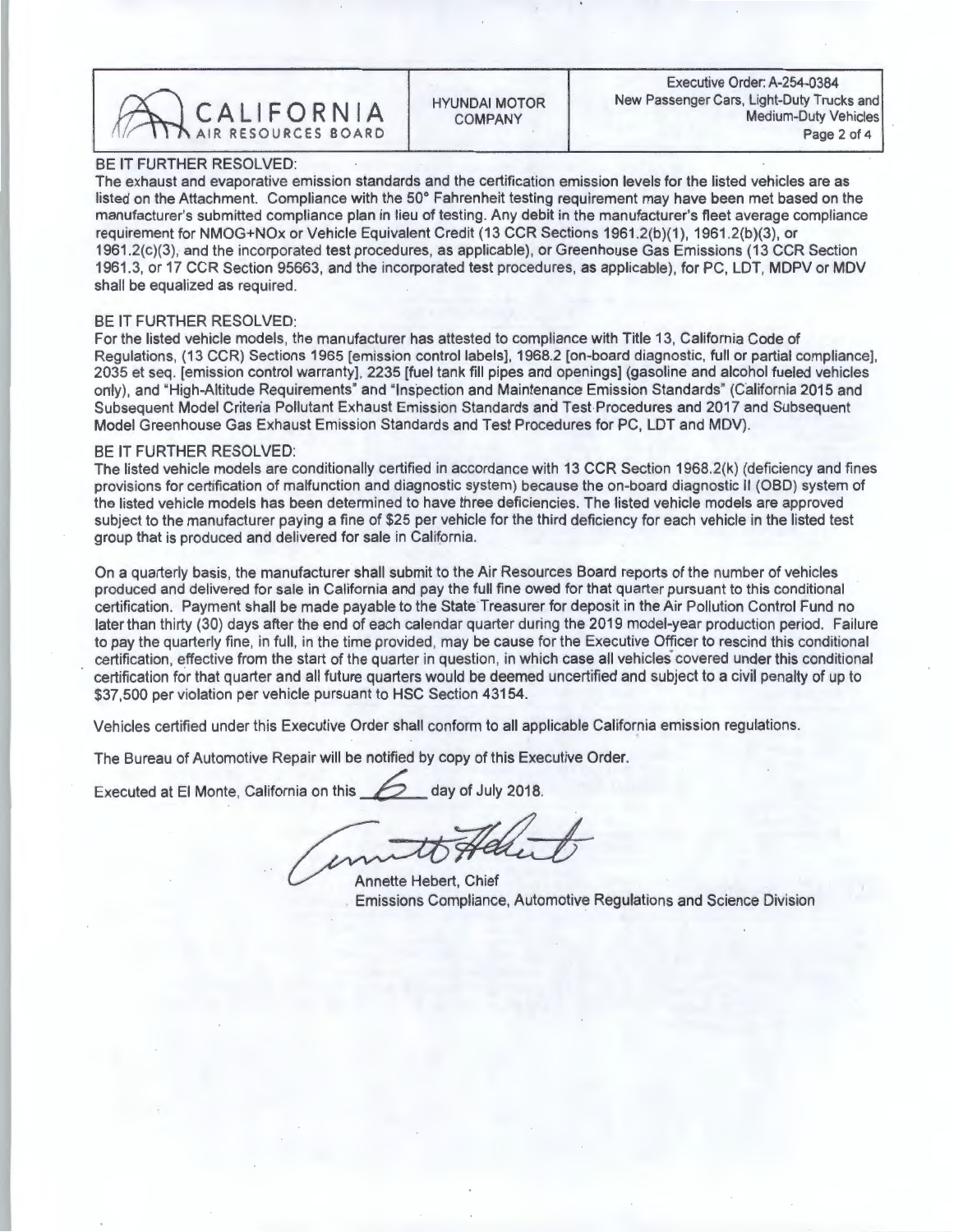| CALIFORNIA<br>AIR RESOURCES BOARD   |                               |                                                    |                               |                                                                                                                                                                                                                                                                                                                                                                                                                                                                                                 |                         |                    |                                                          | <b>HYUNDAI MOTOR</b><br><b>COMPANY</b> |                      |                                                                    |                         | Executive Order: A-254-0384<br>New Passenger Cars, Light-Duty Trucks and<br><b>Medium-Duty Vehicles</b><br>Page 3 of 4 |                       |                                                                                           |                                                 |                        |  |  |
|-------------------------------------|-------------------------------|----------------------------------------------------|-------------------------------|-------------------------------------------------------------------------------------------------------------------------------------------------------------------------------------------------------------------------------------------------------------------------------------------------------------------------------------------------------------------------------------------------------------------------------------------------------------------------------------------------|-------------------------|--------------------|----------------------------------------------------------|----------------------------------------|----------------------|--------------------------------------------------------------------|-------------------------|------------------------------------------------------------------------------------------------------------------------|-----------------------|-------------------------------------------------------------------------------------------|-------------------------------------------------|------------------------|--|--|
|                                     |                               |                                                    |                               |                                                                                                                                                                                                                                                                                                                                                                                                                                                                                                 |                         |                    |                                                          | <b>ATTACHMENT</b>                      |                      |                                                                    |                         |                                                                                                                        |                       |                                                                                           |                                                 |                        |  |  |
|                                     |                               |                                                    |                               |                                                                                                                                                                                                                                                                                                                                                                                                                                                                                                 |                         |                    |                                                          |                                        |                      |                                                                    |                         |                                                                                                                        |                       | EXHAUST AND EVAPORATIVE EMISSION STANDARDS AND CERTIFICATION LEVELS                       |                                                 |                        |  |  |
|                                     |                               |                                                    |                               |                                                                                                                                                                                                                                                                                                                                                                                                                                                                                                 |                         |                    |                                                          |                                        |                      |                                                                    |                         |                                                                                                                        |                       | EXHAUST EMISSION STANDARDS AND CERTIFICATION LEVELS (FTP, HWFET, 50°F, 20°F)              |                                                 |                        |  |  |
|                                     |                               | <b>FUEL TYPE</b>                                   |                               | CH4: methane; NMOG: non-CH4 organic gas; HC: hydrocarbon; NMHC: non-CH4 HC; CO: carbon<br>monoxide; NOx; oxides of nitrogen; HCHO: formaldehyde; PM: particulate matter; RAF: reactivity<br>adjustment factor; 2DHS/3DHS [g HC/test]: 2/3 days diurnal+hot-soak; RL [g HC/mi]: running loss;<br>ORVR [g HC/gallon dispensed]: on-board refueling vapor recovery; g: gram; mg: milligram; mi: mile; K:<br>1000 miles; F: degrees Fahrenheit; FTP: federal test procedure; SFTP: supplemental FTP |                         |                    |                                                          |                                        |                      |                                                                    |                         |                                                                                                                        |                       |                                                                                           |                                                 |                        |  |  |
|                                     |                               |                                                    |                               |                                                                                                                                                                                                                                                                                                                                                                                                                                                                                                 |                         |                    |                                                          |                                        | NMOG+NOx<br>(g/mi)   |                                                                    |                         | co<br>(g/ml)                                                                                                           |                       | <b>NOx</b><br>(g/mi)                                                                      |                                                 | <b>HCHO</b><br>(mg/mi) |  |  |
|                                     |                               |                                                    |                               | <b>CERT</b>                                                                                                                                                                                                                                                                                                                                                                                                                                                                                     |                         | <b>STD</b>         | <b>CERT</b>                                              | <b>STD</b>                             |                      | <b>CERT</b>                                                        | <b>STD</b>              | <b>CERT</b>                                                                                                            |                       | <b>STD</b>                                                                                | <b>CERT</b>                                     | <b>STD</b>             |  |  |
| FTP@50K                             |                               | $\star$                                            |                               | $\star$                                                                                                                                                                                                                                                                                                                                                                                                                                                                                         |                         | $\star$            | $\star$                                                  | $\star$                                |                      | $\star$                                                            | $\star$                 | $\star$                                                                                                                |                       | $\pm$                                                                                     | $\pm$                                           | $\ast$                 |  |  |
| FTP@UL                              | <b>GASOLINE-</b><br>TIER3 E10 |                                                    |                               | 0.015                                                                                                                                                                                                                                                                                                                                                                                                                                                                                           |                         | 0.030              | 0.2                                                      | 1.0                                    |                      | $\star$                                                            | $\star$                 | $\star$                                                                                                                |                       | 4                                                                                         | $\star$                                         | 0.01                   |  |  |
| 50°F @4K                            |                               | <b>GASOLINE-</b><br>TIER3 E10                      |                               | 0.020                                                                                                                                                                                                                                                                                                                                                                                                                                                                                           |                         | 0.060              | 0.2                                                      | 1.0                                    |                      | $\bullet$                                                          | $\pm$                   | $\ast$                                                                                                                 |                       | 8                                                                                         |                                                 |                        |  |  |
|                                     |                               |                                                    |                               |                                                                                                                                                                                                                                                                                                                                                                                                                                                                                                 |                         |                    |                                                          |                                        |                      |                                                                    | NMOG+NOx (g/mi)         |                                                                                                                        |                       |                                                                                           | CO (g/mi)                                       |                        |  |  |
|                                     |                               |                                                    |                               |                                                                                                                                                                                                                                                                                                                                                                                                                                                                                                 |                         | <b>FUEL TYPE</b>   |                                                          |                                        |                      |                                                                    | <b>CERT</b>             | <b>STD</b>                                                                                                             | <b>CERT</b>           |                                                                                           |                                                 | <b>STD</b>             |  |  |
| HWFET @ 50K<br>$\ast$               |                               |                                                    |                               |                                                                                                                                                                                                                                                                                                                                                                                                                                                                                                 |                         |                    |                                                          |                                        |                      | $\ast$                                                             | $\pmb{\ast}$            |                                                                                                                        |                       |                                                                                           |                                                 |                        |  |  |
|                                     | <b>HWFET @ UL</b>             |                                                    |                               |                                                                                                                                                                                                                                                                                                                                                                                                                                                                                                 |                         |                    | GASOLINE-TIER3 E10                                       |                                        |                      |                                                                    | 0.005                   | 0.030                                                                                                                  |                       |                                                                                           |                                                 |                        |  |  |
|                                     | 20°F @ 50K                    |                                                    |                               |                                                                                                                                                                                                                                                                                                                                                                                                                                                                                                 |                         |                    | COLD CO E10 REGULAR GASOLINE (TIER3)                     |                                        |                      |                                                                    |                         |                                                                                                                        |                       | 0.9                                                                                       |                                                 | 10.0                   |  |  |
|                                     |                               |                                                    |                               |                                                                                                                                                                                                                                                                                                                                                                                                                                                                                                 |                         |                    | SFTP EXHAUST EMISSION STANDARDS AND CERTIFICATION LEVELS |                                        |                      |                                                                    |                         |                                                                                                                        |                       |                                                                                           |                                                 |                        |  |  |
|                                     |                               |                                                    |                               |                                                                                                                                                                                                                                                                                                                                                                                                                                                                                                 |                         |                    | <b>US06</b>                                              |                                        |                      |                                                                    | <b>SC03</b><br>NMOG+NOx |                                                                                                                        |                       | <b>COMPOSITE</b><br><b>PM</b><br>NMOG+NOx                                                 |                                                 |                        |  |  |
|                                     | <b>FUEL TYPE</b>              |                                                    |                               |                                                                                                                                                                                                                                                                                                                                                                                                                                                                                                 | NMOG+NOx<br>(g/mi)      |                    | CO<br>(g/mi)                                             |                                        | <b>PM</b><br>(mg/mi) |                                                                    | (g/mi)                  | CO<br>(g/mi)                                                                                                           |                       | (g/mi)                                                                                    | CO<br>(g/mi)                                    | (mg/mi)                |  |  |
| @ 4K                                |                               | <b>CERT</b><br>$\star$                             |                               |                                                                                                                                                                                                                                                                                                                                                                                                                                                                                                 | $\pmb{\ast}$<br>$\star$ |                    | $\pm$<br>$\ast$                                          |                                        |                      |                                                                    | $\pmb{\ast}$<br>$\star$ | $\pm$<br>$\pmb{\ast}$                                                                                                  |                       |                                                                                           |                                                 |                        |  |  |
|                                     |                               | <b>STD</b><br><b>CERT</b>                          |                               |                                                                                                                                                                                                                                                                                                                                                                                                                                                                                                 | $\star$                 |                    | $\ddot{\phantom{1}}$                                     |                                        | $\star$              |                                                                    | $\bullet$               | $\star$                                                                                                                | 0.014                 |                                                                                           | 0.2                                             | $\pmb{\ast}$           |  |  |
| @UL                                 |                               | GASOLINE-<br><b>STD</b><br>TIER3 E10<br><b>BIN</b> |                               |                                                                                                                                                                                                                                                                                                                                                                                                                                                                                                 | $\star$ .               |                    | $\pmb{\ast}$                                             |                                        | $\pmb{\ast}$         |                                                                    | $\pmb{\ast}$            | $\pmb{\hat{\pi}}$                                                                                                      | 0.090                 |                                                                                           | 4.2                                             | *                      |  |  |
|                                     |                               |                                                    |                               |                                                                                                                                                                                                                                                                                                                                                                                                                                                                                                 |                         |                    | $\,$                                                     |                                        |                      |                                                                    |                         |                                                                                                                        |                       | 0.030                                                                                     |                                                 |                        |  |  |
|                                     |                               |                                                    |                               |                                                                                                                                                                                                                                                                                                                                                                                                                                                                                                 |                         |                    |                                                          |                                        |                      |                                                                    |                         |                                                                                                                        |                       | WHOLE VEHICLE EVAPORATIVE EMISSION STANDARDS AND CERTIFICATION LEVELS                     |                                                 |                        |  |  |
|                                     |                               |                                                    |                               |                                                                                                                                                                                                                                                                                                                                                                                                                                                                                                 |                         |                    | <b>WHOLE VEHICLE EVAPORATIVE TESTING</b>                 |                                        |                      |                                                                    |                         |                                                                                                                        |                       |                                                                                           |                                                 |                        |  |  |
| <b>EVAPORATIVE</b><br><b>FAMILY</b> |                               |                                                    | <b>FUEL TYPE</b>              |                                                                                                                                                                                                                                                                                                                                                                                                                                                                                                 |                         | 3DHS (g/test) @ UL |                                                          |                                        |                      |                                                                    | 2DHS (g/test) @ UL      |                                                                                                                        |                       |                                                                                           | RL (g/mi) @ UL                                  |                        |  |  |
|                                     |                               |                                                    |                               | CERT<br>GASOLINE-                                                                                                                                                                                                                                                                                                                                                                                                                                                                               |                         |                    | STD<br><b>FEL</b>                                        |                                        | CERT                 |                                                                    | <b>STD</b>              | FEL                                                                                                                    |                       | <b>CERT</b>                                                                               |                                                 | <b>STD</b>             |  |  |
|                                     | KHYXR0110P2G                  |                                                    | LEV3 E10                      |                                                                                                                                                                                                                                                                                                                                                                                                                                                                                                 | 0.178                   |                    | 0.300                                                    | 0.164<br>$\star$                       |                      |                                                                    | 0.300                   | 0.05<br>$\star$<br>0.00                                                                                                |                       |                                                                                           |                                                 |                        |  |  |
|                                     |                               |                                                    |                               |                                                                                                                                                                                                                                                                                                                                                                                                                                                                                                 |                         |                    |                                                          |                                        |                      |                                                                    |                         |                                                                                                                        |                       | ORVR / FUEL ONLY / CANISTER BLEED EVAPORATIVE EMISSION STANDARDS AND CERTIFICATION LEVELS |                                                 |                        |  |  |
|                                     | <b>EVAPORATIVE</b>            |                                                    |                               | ORVR (g/gallon) @ UL                                                                                                                                                                                                                                                                                                                                                                                                                                                                            |                         |                    |                                                          | <b>3DHS RIG TEST</b>                   |                      | <b>FUEL ONLY EVAP &amp; CANISTER BLEED</b><br><b>2DHS RIG TEST</b> |                         |                                                                                                                        | <b>BLEED CANISTER</b> |                                                                                           |                                                 |                        |  |  |
|                                     | <b>FAMILY</b>                 |                                                    | <b>FUEL TYPE</b>              |                                                                                                                                                                                                                                                                                                                                                                                                                                                                                                 | <b>CERT</b>             | <b>STD</b>         | <b>FUEL TYPE</b>                                         |                                        |                      | (g/test) @ UL<br><b>CERT</b><br><b>STD</b>                         |                         | (g/test) @ UL<br><b>CERT</b>                                                                                           |                       | <b>STD</b>                                                                                | TEST (g/test) @ 4K<br><b>CERT</b><br><b>STD</b> |                        |  |  |
| KHYXR0110P2G                        |                               |                                                    | <b>GASOLINE-</b><br>TIER3 E10 |                                                                                                                                                                                                                                                                                                                                                                                                                                                                                                 | 0.03                    | 0.20               | $\ast$                                                   |                                        |                      | $\ast$                                                             | $\star$                 | $\ast$                                                                                                                 |                       | $\pmb{\ast}$                                                                              | $\pmb{\ast}$                                    | $\pmb{\ast}$           |  |  |

ł,

 $\epsilon$